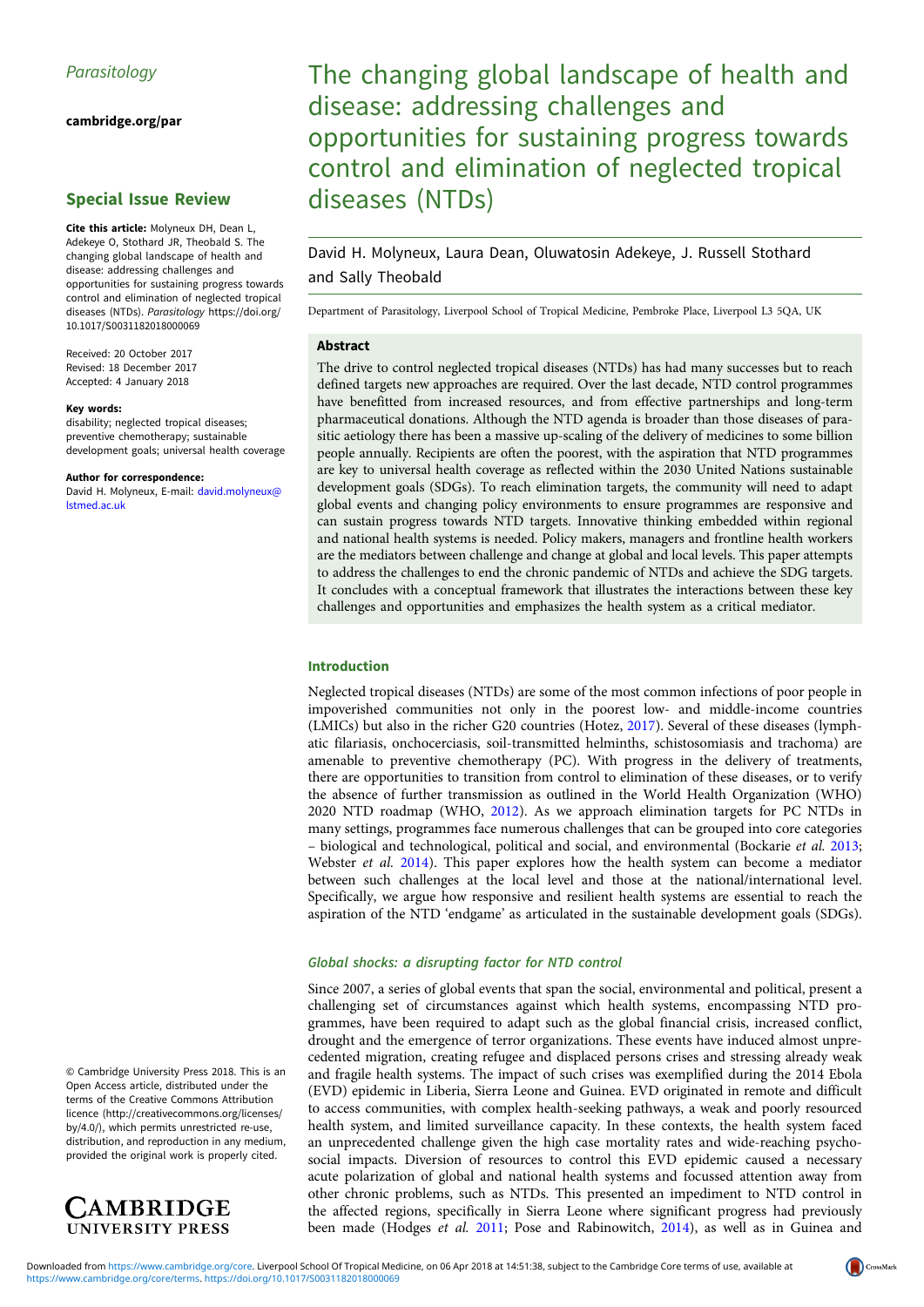Liberia where successes in onchocerciasis control has led to the emergence of NTD programmes supported initially by Non-Governmental Development Organizations (NGDOs) (Bogus et al. [2016](#page-6-0); Thomas et al. [2017](#page-7-0)). Thus, global and national shocks frequently become a significant disrupting factor for NTD control, and create a challenge for the ability of health systems to respond appropriately to changing population needs, whilst also supporting the 'everyday resilience' that allows for the ongoing functioning of routine activity, such as immunization and NTD programme delivery (Gilson et al. [2017\)](#page-6-0).

## Changing global dynamics: a need for better control of vectors

Biological shifts that allow for the rapid emergence and potential spread of vector-borne viruses, are exemplars of another type of challenge facing the global health community. The emergence of Zika virus in the Americas in 2016, has emphasized the need for better surveillance systems and improved awareness of the risks of vector-borne viruses. The expansion of the Aedes populations also poses significant threats to the control of dengue and Chikungunya, as these Aedes transmitted viruses are expanding their range, for example, into the Gulf Coast States of the USA. Yellow fever epidemics have also occurred more recently in central Africa and Brazil and as a result, the WHO have initiated an Eliminating Yellow Fever Epidemic (EYE) strategy with the aim to eliminate such epidemics (WHO, [2017](#page-7-0)a). Despite such changing biological dynamics, there have been many historical successes in vector control dating back to 1904 including the control of malaria and yellow fever in Panama; malaria in Brazil (with the "eradication" of Anopheles gambiae); onchocerciasis in West Africa; control of dengue in Singapore and Cuba; some initial impact of vector control on Triatome transmission of Chagas' Disease in the Southern Cone of the Americas; filariasis control in the Solomon Islands because of indoor residual spraying (IRS) against malaria vectors (Webber, [1979\)](#page-7-0); and success in filariasis programmes through vector control using bed-nets in Nigeria, The Gambia and Zambia (Blackburn et al. [2006](#page-6-0); Eigege et al. [2013;](#page-6-0) Rebollo et al. [2015;](#page-7-0) Nsakashalo-Senkwe et al. [2017\)](#page-7-0). Perhaps the most notable impact of vector control, however, has been the reduction in malaria morbidity and mortality attributed to long-lasting insecticide-impregnated bed-nets (LLIN) in sub-Saharan Africa. An estimated 68% of the decline in malaria prevalence was attributed to vector control (including IRS) between 2000 and 2015 (Bhatt et al. [2015](#page-6-0); WHO, [2016](#page-7-0)).

Despite these historic successes, however, and the clear impact that vector control can have in addressing many global health challenges, vector control has been side-lined in attempts to control and eliminate many NTDs. Many elimination targets focus on a PC strategy with limited recognition that infections are acquired by insect bites or contact with freshwater snail habitats. In elimination programmes, transmission control is the key and too often the opportunity to address transmission has been underrecognized. The concept of mass drug administration (MDA) in lymphatic filariasis and onchocerciasis is designed to reduce the circulating populations of microfilariae to reduce transmission without vector control; however, the inclusion of vector control initiatives would greatly enhance the progression towards the elimination targets (Hollingsworth et al. [2015\)](#page-7-0). Progress in control of vectors of other parasitic infections, such as human African trypanosomiasis, i.e. Glossina spp. (Tirados et al. [2015](#page-7-0)), Chagas' Disease (Dias et al. [2002](#page-6-0)) and visceral leishmaniasis, phlebotomine sandflies (Coleman et al. [2015](#page-6-0)), are critical to the achievement of elimination targets.

While there is no doubt that vector control should be a key pillar of NTD interventions, the challenges of emerging insecticide resistance in Anopheles populations in Africa, pose a threat to

the continued impact of bed nets and LLINs (Hemingway et al. [2016\)](#page-6-0). Furthermore, there has been limited recognition of the role of vectors and the need to increase the focus on transmission control. For example, whilst the WHO roadmap emphasizes the need for new drugs and diagnostics, as well as revitalized tools for monitoring and evaluation, demand for additional vector control tools and approaches has been noticeably absent (WHO, [2012\)](#page-7-0). However, in its third NTD report WHO did highlight the additional cost of vector control which would be required to meet some of the control targets for infections such as dengue (this report was issued prior to the emergence and spread of Zika virus). More recently, WHO has responded to the increased threat of vector-borne infections and published a draft Global Vector Control Response 2017–2030 (WHO, [2017](#page-7-0)b). This document highlights the contributions which vector control has historically made to public health and links vector control interventions to the SDGs.

### Environmental shifts

Rapid environmental change resulting in a less stable and unpredictable climate has also impacted on NTD epidemiology. These changes include: deforestation, mineral extraction and exploitation; habitat destruction and desertification; changes in water resource availability; severe climate change driving major flood events and landslides (e.g. China, Bangladesh, Sierra Leone); more frequent droughts (e.g. Africa) with consequences for food security; and associated threats to livestock husbandry and animal well-being as traditional agricultural practices create local conflicts over land and water resources. Environmental shifts coupled with changing global patterns and human–animal interactions reinforce the need for a 'one health' approach. For example, the World Health Assembly (WHA) resolution of 2013 on NTDs emphasized that the control of zoonotic diseases as a core NTD strategy whilst the research priorities were identified to address the major zoonotic diseases – rabies, echinococcosis, taeniasis and neurocysticercosis in the WHO NTD portfolio (WHO, [2015](#page-7-0)a).

## The neglected within the neglected: innovative approaches required for impact

#### Thinking beyond preventive chemotherapy diseases

To date, NTD efforts have focused on the up-scaling of PC by MDA, fuelled by large-scale drug donations. This has posed challenges for the management of other NTDs, which require intensive disease management (IDM) such as the trypanosomiases, Buruli ulcer, leprosy and the leishmaniases which have not been attributed the same level of resources despite their capacity to be fatal if untreated and the donation of curative drugs. Such IDM diseases can be more focal in their geographical distributions and thus present a need for more nuanced and directive interventions and a need for greater clinical expertise for diagnosis and treatment. There are, however, serious deficits in the therapeutic armamentarium for IDM diseases, which have led to continued investment in and advocacy for, this critical cause by the Drugs for Neglected Diseases initiative (DNDi) ([www.dndi.](http://www.dndi.org) [org\)](http://www.dndi.org) and significant progress has been made in reducing the burden of human African trypanosomiasis and visceral leishmaniasis (WHO, [2016](#page-7-0); Molyneux et al. [2017](#page-7-0)). However, those who remain with chronic clinical, and often irreversible symptoms because of such diseases, urgently require follow-up action and support. Furthermore, the foundation of the NTD programme through 'vertically' implemented MDA (which frequently by-passes health systems infrastructure) further compounds this challenge, as staff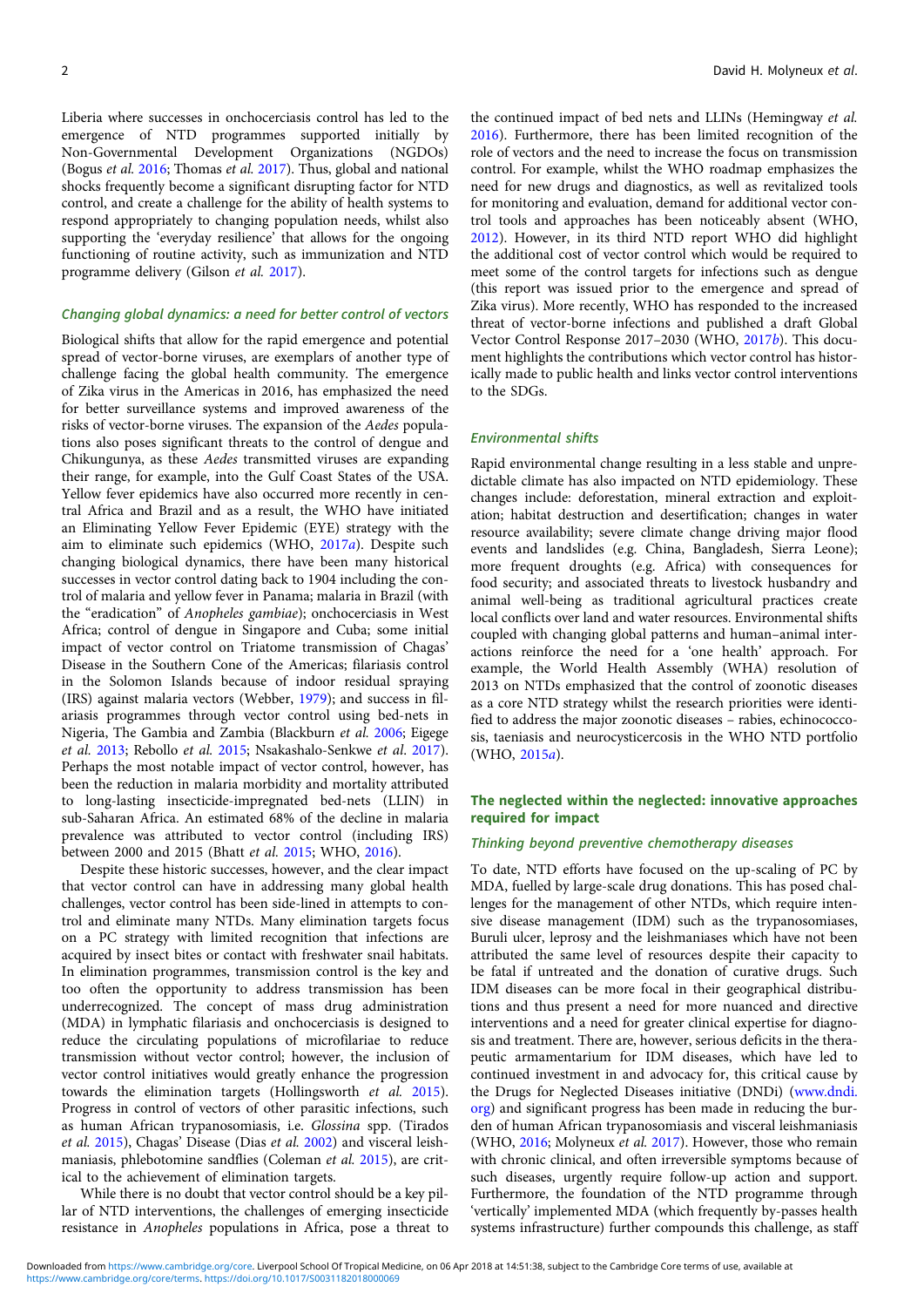working within routine health services often lack clinical knowledge and capacities to be able to diagnose and manage such conditions. In these situations, a health systems as usual response is insufficient to address complex chronic conditions and innovative approaches are needed to reach an often diverse sub-set of a population who are disproportionately affected by significantly disabling and potentially life-threatening NTDs.

# A need for alternative strategies to enhance preventive chemotherapy mass drug administration

In West and Central Africa, occurrence of lymphatic filariasis and onchocerciasis in areas of Loa loa endemicity, pose a significant challenge to elimination goals because of the severe adverse events (SAEs) associated with the impact of ivermectin on individuals with high parasitaemias of  $\overline{L}oa$  microfilaria (>30 000 ml<sup>-1</sup>), exacerbating risk of encephalopathy (Gardon et al. [1997;](#page-6-0) Boussinesq, [2006\)](#page-6-0). Over nearly two decades, extensive studies have concentrated research approaches on seeking to understand the pathology of SAEs as well as searching for strategies to identify individuals at risk, and where lymphatic filariasis is co-endemic, to define alternative strategies. Such strategies have included the use of twice-a-year albendazole, supplemented with vector control (Pion et al. [2017](#page-7-0)). There has, however, been limited consideration of alternative approaches by investing in testing the potential of reducing transmission by the vector Chrysops; if the transmission of L. loa in areas of high Loa endemicity could be reduced, the numbers of individuals with high to moderate parasitaemias would decline, hence the risk of SAEs would be reduced as high adult worm loads (driven by high levels of transmission) would also reduce. The neglect of the Chrysops dimension in considering the 'Loa problem' is reflected in the fact that the first review of Chrysops biology for over 50 years was published in 2017 (Kelly-Hope et al. [2017\)](#page-7-0). This recent review includes suggestions for implementing vector control, e.g. the use of 'tiny targets', which are widely deployed for Glossina control (Tirados et al. [2015\)](#page-7-0) and could have significant potential for reducing Chrysops populations. Thus, alternative strategies that prioritize vector control, as well as new drug distribution mechanisms, are likely to be essential in addressing more complex NTD scenarios.

## Thinking beyond the parasite: addressing long-term manifestations of NTDs

There has been considerable debate about the burden attributed to NTDs by the global burden of disease (GBD) studies (Murray et al. [2012\)](#page-7-0) and the discrepancy between earlier estimates of burden (Hotez et al. [2014](#page-7-0)). The estimates by the GBD 2010 attributed some 27 million disability-adjusted life years (DALYs) to NTDS whilst a study in 2014 (which included the 17 WHO NTDs as well as other NTD conditions) attributed 47.9 million DALYs (Hotez et al. [2014\)](#page-7-0). Calculations of the mortality associated with NTDs according to the GBD gives an annual mortality of 150 000, a figure which has been challenged (Molyneux et al. [2017\)](#page-7-0) as deaths from trematode-induced cancers, epilepsy (caused by neurocysticercosis) rabies, and snake bite were not included. The WHO figure of schistosomiasis associated deaths in Africa has also been estimated to be 20 times higher than GBD estimates, as none of the conditions have been correctly attributed to the NTD group of diseases but included as injuries, cancers and neurological conditions.

These discrepancies could reflect the impact of interventions over the past decade but the attribution of the disability weights and overall mortality of NTDs remains controversial, as disability weights and prevalence are key drivers in the calculations of DALYs. Gross underestimates of the prevalence of cutaneous

leishmaniasis (Bailey et al. [2017](#page-6-0)) exemplifies this problem where residual scarring of a cured condition is not included, despite the social and mental health sequelae caused by the condition (Bailey et al. [2017\)](#page-6-0). The mental health co-morbidities have recently been identified as being of increased significance as a major and chronic morbidity (Litt et al. [2012](#page-7-0)) in many of the NTDs. The mental health burden estimated for lymphatic filariasis is two to three times higher than those estimated by the GBD study for this condition using highly conservative figures. In addition, the mental health burden which caregivers suffer in the care of chronic NTD patients has only been assessed in filariasis (Ton et al. [2015](#page-7-0)). In the study of DALYs averted for ten major NTDs (de Vlas et al. [2016](#page-6-0)), impaired cognitive development due to soil-transmitted helminths and schistosomiasis infection, mental health morbidity, discrimination and stigma due to disfigurement, social exclusion resulting in poor marital prospects, the impact of catastrophic health expenditures and economic impact of reduced ability to work, were not included in the DALYs averted calculations exemplifying the need to adopt a more holistic appreciation of the overall NTD burden (Litt et al. [2012\)](#page-7-0). Conversely, the apparent absence of consideration of NTDs by the mental health community as a cause of and a contribution to global mental health morbidity, and the need to address the patient and caregiver needs to give the existence of so many chronic NTD patients, should bring NTD and mental health communities together (Ferrari et al. [2013](#page-6-0)). Mental health is already projected to be the largest cause of Global Disease Burden by 2030, without consideration of the contribution of NTDs. Including NTDs within these mental health projections are important and will further elevate the serious comparative lack of recognition for both sets of diseases.

Furthermore, where completed, measures of disease associated morbidity (including mental health and disability) are frequently quantitatively defined. Given the complexity and multifaceted manifestations of NTDs at both the individual and community level, research that allows for more nuanced understandings from the perspectives of affected individuals is important (Reidpath et al. [2011](#page-7-0)). Historically, the limited acknowledgement of the lifelong morbidity associated with such diseases (Mieras et al. [2016](#page-7-0)), has led to the highly medicalized focus of morbidity measurement and programme implementation, e.g. the need to restore sight or reduce physical impairment related to NTDs such as lymphatic filariasis. Currently, the shift within international NTD policy and programming to recognize the need for a holistic approach to the control and management of NTDs through the presentation of strategies for disease management, disability and inclusion (DMDI) (Mieras et al. [2016\)](#page-7-0) represents the opportunity to develop morbidity measures that are responsive to the needs and experiences of affected populations, and how they vary by differing axes of inequality, such as age, gender, stage of disease, experience of disability and whether living with one or several NTDs. Only when the complexities of individual and household realities are understood and measured in relation to NTDs are the needs of affected populations likely to be prioritized and addressed.

#### Harnessing partnerships and political commitments

## The importance of partnerships

There are opportunities for holistic multi-sectoral action to support robust, resilient and responsive health systems responses to mediate challenges and sustain NTD control. Notably, NTD partnerships require financial resources and management time and the overall financial envelope has not increased; in 2010, the proportion of Official Development Assistance (ODA) committed to NTD programmes was 0.6% (Liese and Schubert, [2009](#page-7-0)). Funds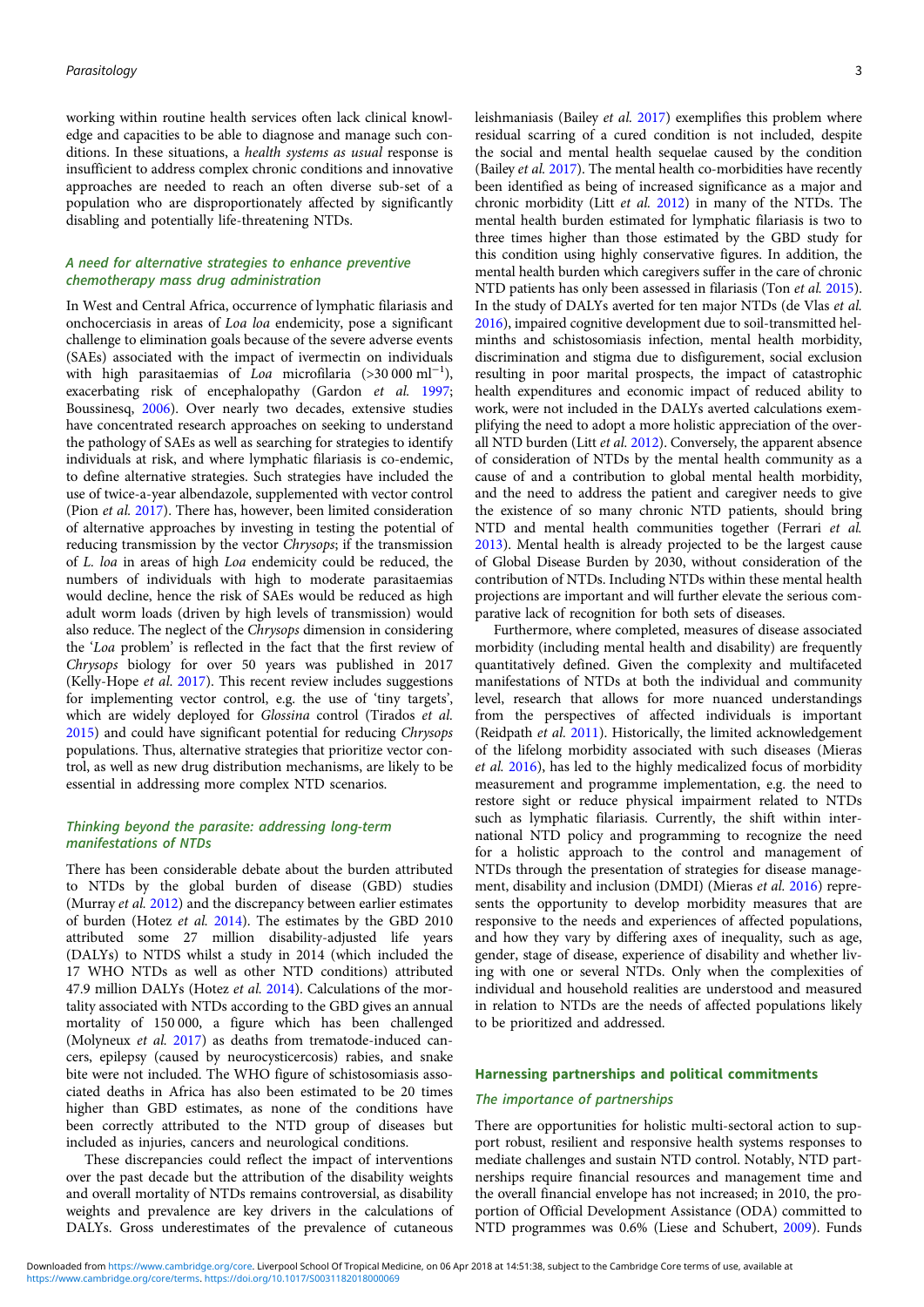over the last 7 years have increased despite the higher profile for NTDs (Liese et al. [2014\)](#page-7-0). However, the diversity of interests and the numbers of partners involved has expanded significantly and this reflects the increasing recognition of the importance of these diseases. In addition, there is an ever more complex partner and donor landscape both in terms of implementation of diseasespecific approaches and integrated country programmes. A recent estimate provided by the [infontd website](#page-7-0) ([www.infontd.org\)](http://www.infontd.org) has identified over 2609 projects on NTDs in 113 countries involving 73 different partners.

Disease-specific partnerships have evolved and expanded in the last decade to provide focal points for endemic country partners, ministries of health, researchers and donors including WHO and the NGDO community (Liese et al. [2010\)](#page-7-0). Such partnerships have an important advocacy role and enhance communication, networking, and technological advancements. The expansion of NGDO interest in NTDs has seen the development of the NNN-NGDO/NTD/Network over recent years ([www.ntd-ngonet](http://www.ntd-ngonetwork.org)[work.org\)](http://www.ntd-ngonetwork.org), as well as the Coalition for Operational Research [COR-NTD](#page-6-0) ([www.ntdsupport.org/cor-ntd\)](http://www.ntdsupport.org/cor-ntd) which identifies and supports operational research priorities. Research partnerships that span all areas of the translational research spectrum are also of critical importance in increasing the adaptability of NTD programmes in relation to emergent challenges.

Partnerships, however, must be based on parity of esteem of partners, transparency of management, the capacity to recognize sensitivities and manage them, regular communication and adequate resourcing. Most importantly, they should prioritize equity between colleagues in the global north and global south and be responsive to the needs and priorities of health systems and populations in LMICs who face the largest burden of NTDs. The significance of cross-cutting issues in the control of NTDs such as links to the WASH sector (WHO, [2015](#page-7-0)b), education, environment, agriculture and livestock, are important prerequisites to meeting the United Nations SDGs (Bangert et al. [2017\)](#page-6-0). Partnerships that include expertise across and within such sectors and prioritize multi-disciplinary and multi-sectoral action are of critical importance if we are to reach the NTD 'endgame'. Below we illustrate the range of strategic partnerships needed across the translational research continuum: T1 (basic research), T2 (human/clinical research), T3 (evidence into practice) and T4 (practice to policy).

### Partnerships for drug development (T1–T2)

The anti-Wolbachia (A·WOL) consortium reflects the importance of building a partnership for drug development using the comparative advantage of academic institutions and industry partners. The partnership focuses on the development of an effective macrofilaricide against adult filaria worms based on the efficacy of antibiotics against Wolbachia endosymbionts of Onchocerca and Wuchereria ([www.awol.lstmed.ac.uk\)](http://www.awol.lstmed.ac.uk). Having demonstrated the efficacy of doxycycline as a macrofilaricide, A·WOL have promising candidate alternatives which can shorten the duration of treatment needed to secure adult worm death or permanent sterilization of infection. Such alternatives include high-dose rifampicin (Aljayyoussi et al. [2017\)](#page-6-0) and a new entity TylAMac™ (Turner et al. [2015\)](#page-7-0).

## Partnership for innovation and co-implementation across the disease programmes (T1–T4)

The [Integrated Vector Control Consortium](#page-7-0) (IVCC) [\(www.ivcc.](http://www.ivcc.com) [com](http://www.ivcc.com)) is an example of the development of novel new vector control products which will ensure that vector control successes can be maintained in the future. IVCC is the only partnership involving academia, WHO, and the pesticide industry, focused on

seeking alternative products for vector control which contrast to the several partnerships formed for addressing new drugs and diagnostics such as DNDi [\(www.dndi.org\)](http://www.dndi.org), the Medicine for Malaria Venture (MMV) [\(www.mmv.org\)](http://www.mmv.org), and the Foundation for Innovative New Diagnostics (FIND) [\(www.finddx.org](http://www.finddx.org)). An irony upon which it is worth reflecting, is that a single new chemical entity effective against vectors, as synthetic pyrethroids have been over several decades, will impact on all vectors of infectious agents. Hence, it could be argued that proportionately more resources should be devoted to the search for new vector control products given the extent of pyrethroid resistance (Hemingway et al. [2016](#page-6-0)). Targeting vectors will have the most effective impact on transmission control and contribute proportionately more to elimination. Hence a 'pan' vector control product would have a potentially greater impact than a drug for one specific condition.

Building on the successes of vector control, the operationalization of the strategic partnership between the lymphatic filariasis and the malaria programme in Nigeria has shown the benefit of co-implementation through the combined distribution of LLIN. The key success of this programme was the endorsement in the policy of a synergistic approach of distribution of MDA and LLIN (Dean et al. [2016\)](#page-6-0).

## Partnerships for Health Systems Strengthening (T3–T4)

COUNTDOWN is a multi-disciplinary health systems implementation research programme which brings together NTD programmes and research institutes to address country priorities and challenges for strengthening NTD programme implementation. COUNTDOWN research takes place in Ghana, Cameroon, Nigeria and Liberia. For example, in Nigeria, following a situational analysis, key challenges were identified in four broad areas including: (i) co-ordination and collaboration; (ii) financial and non-financial resource mobilization; (iii) long-term multicontext community engagement; and (iv) human resources management and motivation [\(www.countdownonntds.org\)](http://www.countdownonntds.org). Following identification of these challenges, COUNTDOWN worked with the Federal Ministry of Health to develop a holistic implementation research package and will work with the Federal and State (Ogun and Kaduna) Ministries of Health to implement a participatory action research cycle to generate innovative approaches for community engagement with the NTD programme, to ensure a detailed understanding of resources required for sustainable programme delivery. This will include a review of the direct and opportunity costs in relation to NTD treatment seeking and provision at the individual and household levels, as well as amongst programme implementers including community directed distributors (CDDs) and frontline health implementers.

#### Measures of success in improving health

There has been progress in establishing NTDs as a justifiable cause for investment, initiating action-oriented partnerships and establishing a respected 'brand' (Molyneux, [2012](#page-7-0)) with which policy makers, drug donors and philanthropists were prepared to align. This has provided an enabling environment to progress towards the targets established in the WHO Roadmap (WHO, [2012\)](#page-7-0) and drive towards more equitable health interventions. Efforts have included scientific progress, sustained and high-level advocacy, commitment by the philanthropic community and NGDOs to the cause, which embraced not only health but also poverty alleviation as a development target (Hotez et al. [2009;](#page-7-0) Molyneux et al. [2017](#page-7-0); Bangert et al. [2017](#page-6-0)). This has been enhanced by a consistent message around the role NTDs play in exacerbating poverty and the value for money provided by the interventions, some of which are dependent on donated high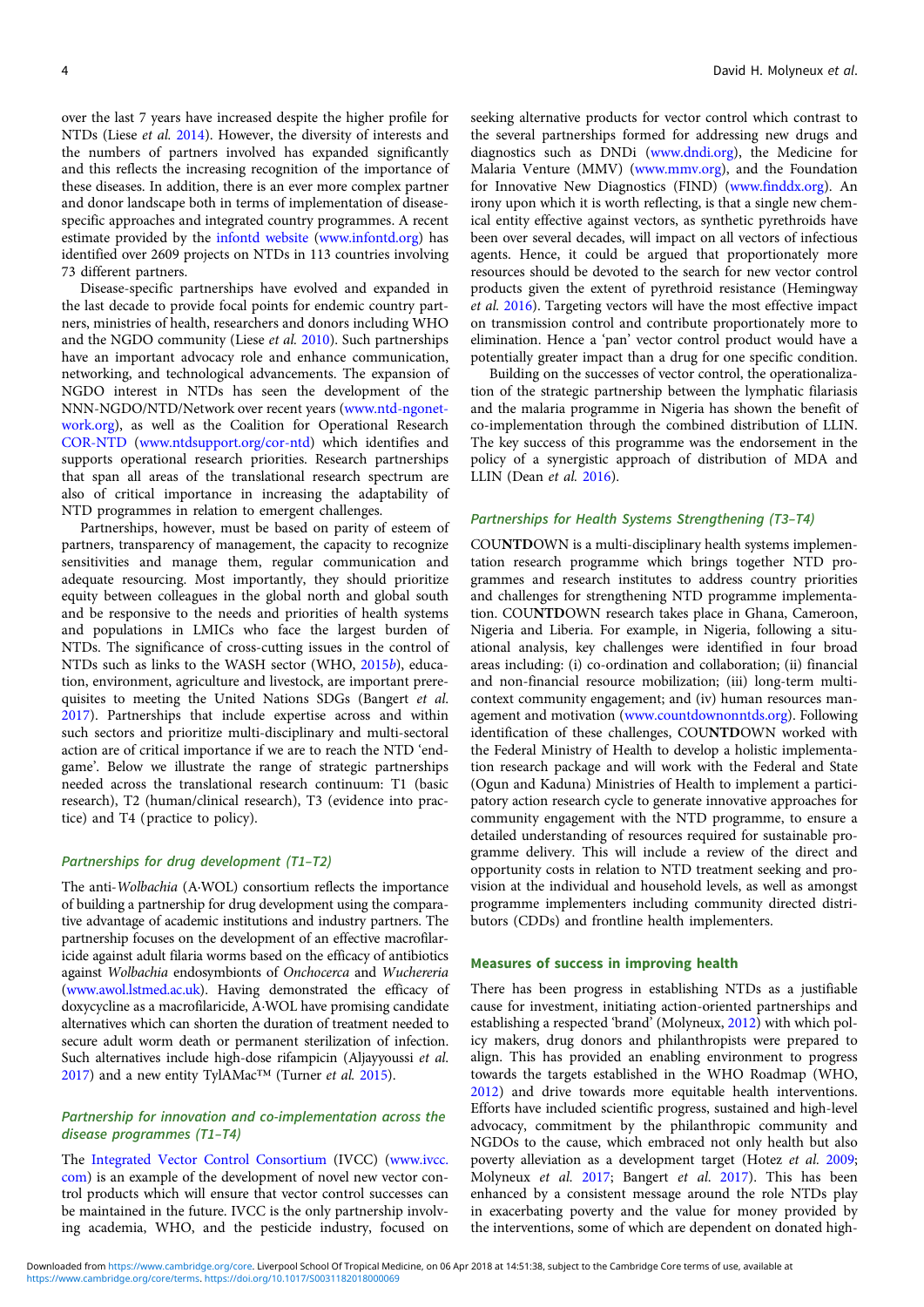quality assured products with delivery mechanisms able to reach those beyond 'the end of the road', often through sustained community commitment. The endorsement by the UN system and its member states following the inclusion of NTDs within the overall health targets of the SGDs has emphasized their importance as impediments to development. This has been highlighted by a detailed analysis of the impact that NTDs have when the other SDG targets are considered – improved access to water and sanitation, the overarching goal of poverty alleviation, improved food security and hunger alleviation, women's empowerment, improved education, absence of discrimination in disability and strengthened partnerships – all interplay with the broad NTD agenda, thereby contributing to the overarching goal of poverty alleviation (Hotez et al. [2009](#page-7-0); Bangert et al. [2017](#page-6-0)).

The NTD community has also embraced a series of targets for elimination and control as well as a commitment to the eradication of Guinea Worm (dracunculiasis) and yaws following the publication of the WHO Roadmap in 2012. In 2013, the World Health Assembly ([2013\)](#page-7-0) endorsed the first comprehensive NTD Resolution on NTDs which outlined the five key strategies required for progress (WHA 66.12) including defining the milestones, linking NTDs to universal health coverage (UHC) and estimating the costs of NTD programmes through a detailed investment case (WHO, [2015](#page-7-0)c). The progress towards these targets is monitored annually for 10 NTDs through the role of [Uniting to Combat](#page-7-0) [NTDs](#page-7-0) [\(www.unitingtocombatntds.org](http://www.unitingtocombatntds.org)). Details of country progress are regularly updated by WHO through reports in the WHO Weekly Epidemiological Record including country by country progress on annual treatments (WHO). NTDs are markers of poverty in many settings, including in poor areas and communities of G20 countries which together with Nigeria, have the highest number of people afflicted by NTDs (Hotez, [2017](#page-7-0)). Hence progress in their control, elimination or eradication will be a 'litmus test' of progress in reducing poverty. NTDs as 'tracers of equity' can provide an objective measure of overall progress to SDG goals (Engels, [2016\)](#page-6-0) and thus implementing NTD strategies is an essential element of UHC to 'leave no one behind'.

Making NTDs part of the UHC framing and a key indicator for SDGs is important; but success means turning rhetoric into action. Such realization is likely to involve the use of equity frameworks in programme planning and evaluation and participatory approaches to programme design and appraisal. These approaches require disaggregation of data by key equity markers such as gender, age, poverty and (dis)ability at all levels of the health system and critically using this data to ensure more responsive adaptation of planning. Whilst numbers are useful for identifying bottlenecks to equity, there is also a need to understand the lived experiences and challenges that affected individuals, their families, and frontline health providers (such as community-based drug distributors) face. An example where progress is being made is through the development of WHO's Gender Equity and Rights (GER) toolkit. This toolkit focuses on embedding GER analysis within routine monitoring and evaluation activities conducted by an NTD programme. The process uses routinely collected numerical data around NTD treatment/service provision combined with other equity indicators such as literacy rates or gender parity indicators to identify locations, where programme inequities may exist. More detailed, numerical analysis of indicators is then completed in these areas, before being complemented with a qualitative exploration of implementer (NTD programme staff, community drug distributors, frontline health facility staff) and community experience and perceptions of the NTD programme. Cumulative analysis of numerical data and data that captures the voices of affected populations, is then utilized to develop alternative steps in programme implementation that will increase programme equity in these areas thus creating an ongoing participatory cycle.

## Harnessing new technologies

The opportunities to advance the NTD cause through the application of new technologies has been demonstrated by projects which have embraced the rapid expansion of cell phone networks and the reduced costs and availability of smartphones. This is perhaps best exemplified by the Global Trachoma Mapping Project (GTMP) which has enabled most rapid up-to-date information regarding the prevalence and distribution of trachoma globally. Late 2012 to early 2016 saw surveyors collect and transmit data from 2.6 million people in 29 countries using Android smartphones. The GTMP recorded on the International Trachoma Initiative database more districts in 3 years than had been recorded in the previous 12 years, and mapped areas where no data previously existed because of remoteness, insecurity, insufficient funding or competing public health priorities [\(www.sightsa](http://www.sightsavers.org/gtmp/)[vers.org/gtmp/\)](http://www.sightsavers.org/gtmp/).

A new approach to detecting patients requiring care for lymphatic filariasis has been developed using the mHealth tool 'MeasureSMS-Morbidity' which allows health workers to use cell phones to record and transmit clinical information using short message services (SMS) (Mableson et al. [2017](#page-7-0)) for door-to-door surveys to obtain data on lymphatic filariasis patients in real-time (location, sex, age, clinical condition) in Dar-es-Salaam, Tanzania. This enabled identification, recording and mapping of lymphatic filariasis patients increases the efficiency of planning appropriate morbidity management and disability prevention (MMDP) activities (Mwingira et al. [2017\)](#page-7-0). Similarly, the use of global positioning system data loggers is likely to become increasingly important to understand the movement of individuals and the dynamics of communities and individual behaviours and consequent transmission ecology (Brant et al. [2018](#page-6-0)).

Over the last decade the use of remote sensing and satellite imagery for defining habitat and broader ecological associations (Kelly-Hope et al. [2012;](#page-7-0) Thomson et al. [2002](#page-7-0); Brito et al. [2017](#page-6-0)) projecting areas of transmission risk, and the need for a micromapping overlap stratification approach in Loa endemic areas, has enabled a better understanding of the interactions of ecology and epidemiology. Given the widespread availability of datasets and images of potential importance to the changing disease epidemiology and infection dynamics (forest and land cover, rainfall, altitude, geology), high-resolution imaging methodology is likely to be a more cost-effective approach to mapping and planning than ground truthing, given the rapidly changing ecology which drives the dynamics of transmission of vector-borne infection.

The application of network theory has also been used to ensure that there is a better understanding of the social behaviour of communities to enhance the efficiency of MDA (Chami et al. [2013,](#page-6-0) [2016](#page-6-0), [2017\)](#page-6-0). These approaches will enhance the efficiency of delivery of MDA and increase and sustain higher levels of adherence. A further potential approach that could be used for mapping, drug delivery and surveillance is the use of unmanned aerial vehicles (UAVs) or 'drones' (Fornace et al. [2014\)](#page-6-0). UAVs can collect spatial data and their use in ecological research suggests they have potential in infectious disease epidemiology and public health research to provide spatial and temporal data in real-time, enabling an improved understanding of the interactions between disease transmission, vector ecology and environment.

#### Capacity strengthening

Significant progress on NTD capacity strengthening has been made. With the initial focus to support countries with the largest burdens of NTDs, a strategy which has ensured some progress towards increasing treatments in high burden countries (Nigeria, Ethiopia, Democratic Republic of the Congo, Tanzania and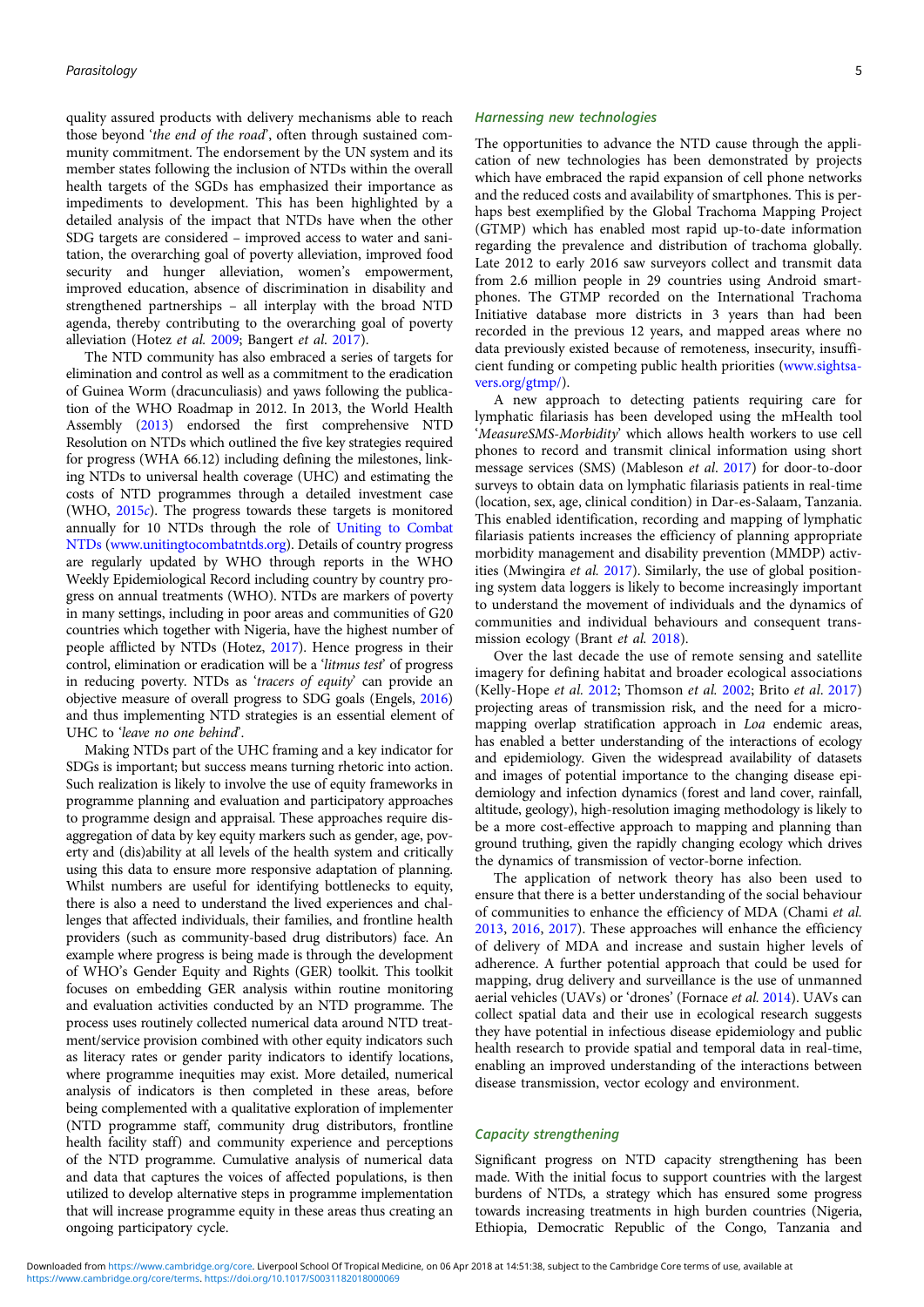#### <span id="page-5-0"></span>Table 1. The challenges of capacity strengthening

- Decentralizing learning activities from WHO to national institutions to facilitate the process of country adaptation, thus requiring the responsibility for activities such as quality assurance of laboratories, training courses, disseminating WHO materials and guidelines, ensuring timely drug applications and strengthening the supply chain.
- Countries should assume an advocacy function to ensure NTDs are central to any health training compatible with regional and specific country needs, and NTD activities need to be routinely embedded in health service personnel training. Information on new technical developments should be incorporated into national programmes within timeframes compatible with WHO targets.
- Monitoring, evaluation and surveillance towards verification of elimination are supported by quality assured laboratories and that resources are available for drug efficacy monitoring, entomological evaluation, safety monitoring, data management services, morbidity management and surgery.
- Training material should benefit from the most efficient means of dissemination using Apps and internet resources and m-health platforms. • Sub-district and lower levels of the health system need to ensure that there is limited attrition of health staff and community-based health workers to
- maintain implementation. • Engagement with the livestock sector to evaluate the most appropriate approaches to addressing zoonotic NTDs (zNTD) and elaborate the necessary partners
- to execute zNTD policies and strategies (WHO, [2015](#page-7-0)a). • Recognize the challenges of training for intensified disease management where specific treatment regimens change as new drugs and diagnostics become
- available ensuring countries embrace new treatment policies and implement them at the earliest opportunity. • Ensure that vector control and management are fully engaged, recognizing the particular challenges that countries face with a deficit in requisite skills in medical entomology, pesticide management, monitoring of insecticide resistance where insecticide resistance poses an ever-increasing threat and new
- products and novel approaches need to be introduced.
- Investigate the links and opportunities to engage with the WASH sector to disseminate materials pertinent to NTDs within WASH training programmes.
- Evaluate the curricula in all health training facilities (including medical schools) to ensure the recognition of NTDs as relevant topics for future health professionals.
- Support NTD programmes to utilize equity frameworks within routine health systems monitoring activities to allow for adaptation of programme delivery that is shaped by the needs of NTD community implementers and affected populations.
- Recognize that capacity strengthening activities can be mutually enhancing and that skills can be developed, learned and applied in the global north as well as in the global south.

Indonesia). Learning materials have been developed and training courses for national programme managers and district-level teams have been delivered. At Regional WHO levels, significant progress has been achieved though region specific or topic-specific meetings to advocate for a national commitment to NTD capacity

development. Building capacity in research as well as in programme implementation has also been essential, whilst the [African Research](#page-6-0) [Network for NTDS](#page-6-0) [\(www.arntd.org\)](http://www.arntd.org) is a partnership model for research and a critical step forward in meeting this need. We summarize the needs for capacity strengthening in Table 1.



Fig. 1. The Health System as a mediator between the changing global landscape and the community: Moving towards responsive and resilient health systems to reach the NTD 'end game'.

[https://www.cambridge.org/core/terms.](https://www.cambridge.org/core/terms) <https://doi.org/10.1017/S0031182018000069> Downloaded from [https://www.cambridge.org/core.](https://www.cambridge.org/core) Liverpool School Of Tropical Medicine, on 06 Apr 2018 at 14:51:38, subject to the Cambridge Core terms of use, available at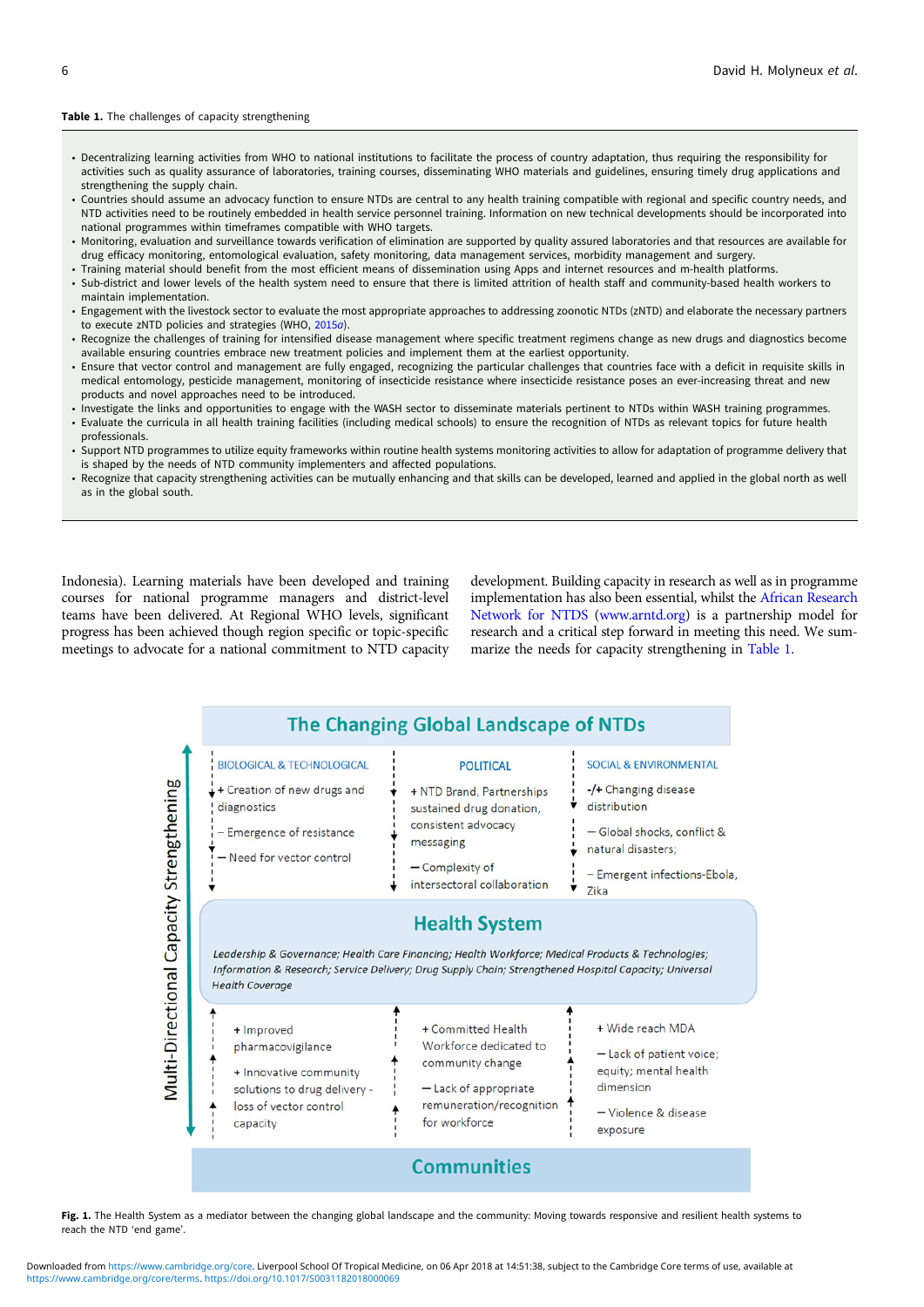## <span id="page-6-0"></span>Conclusion

This paper has highlighted the challenges faced by the NTD community in achieving established targets in an ever-changing global world. Challenges that cut across the themes presented in this paper can be grouped into the biological and technological (e.g. the demand for new drugs, diagnostics and alternative vector control); political (e.g. ensuring prioritization of new and old challenges) and social and environmental (e.g. responding to global shocks and thinking beyond the parasite) (Bockarie et al. 2013; Webster *et al.* [2014\)](#page-7-0) as shown in [Fig. 1,](#page-5-0) spanning both the global and local levels.

Health systems ultimately become the mediator between the changing NTD global landscape and the realities of providing health care to poor communities. Multi-directional capacity strengthening, therefore, becomes critical in ensuring progress. As argued, this involves strategic partnership at different stages of the translational research continuum, a prioritization of equity facilitated through ongoing political commitments through the SDGs, and harnessing new technologies. Ultimately equitable partnerships for progress facilitated through multi-directional capacity strengthening are required to both build responsive and resilient health systems and to reach the NTD 'endgame'.

Financial support. The study was supported in part from the COUNTDOWN programme (grant ID PO 6407), a multi-disciplinary research consortium dedicated to investigating cost-effective, scaled-up and sustainable solutions, necessary to control and eliminate the seven most common NTDs by 2020. COUNTDOWN was formed in 2014 and is funded by UKAID part of the Department for International Development (DFID). The funders played no role in the decision to publish this article.

Conflict of Interest. DHM acknowledges support from GlaxoSmithKline. Other authors declare they have no Conflict of Interest.

#### References

African Research Network for NTDS [\(www.arntd.org\)](http://www.arntd.org).

- Aljayyoussi G, Tyrer L, Ford L, Sjoberg H, Pionnier N, Waterhouse D, Davies J, Gamble J, Metugene H, Cook DA, Steven A, Sharma R, Guimaraes AF, Clare RH, Cassidy A, Johnston KL, Myhill L, Hayward L, Wanji S, Turner JD, Taylor MJ and Ward SA (2017) Short-Course, high-dose rifampicin achieves wolbachia depletion predictive of curative outcomes in preclinical models of lymphatic filariasis and onchocerciasis. Scientific Reports 7, 210.
- Bailey F, Mondragon-Shem K and Hotez P (2017) A new perspective on cutaneous leishmaniasis—implications for global prevalence and burden of disease estimates. PLOS Neglected Tropical Diseases 11(8), e0005739. https://doi.org/10.1371/journal.pntd.0005739.
- Bangert M, Molyneux D, H Lindsay SW, Fitzpatrick C and Engels D (2017) The cross-cutting contribution of the end of neglected tropical diseases to the sustainable development goals Infectious Diseases of Poverty 6, 73.
- Bhatt S, Weiss DJ and Cameron E (2015) The effect of malaria control on Plasmodium falciparum in Africa between 2000 and 2015. Nature 526 (7572), 207–211.
- Blackburn BG, Eigege A and Gotau H (2006) Successful integration of insecticide-treated bed net distribution with mass drug administration in Central Nigeria. American Journal of Tropical Medicine and Hygiene 75, 650–655.
- Bockarie M, Kelly-Hope LH, Rebollo M and Molyneux DH (2013) Preventive chemotherapy as a strategy for elimination of neglected tropical parasitic diseases: endgame challenges. Philosophical Transactions of the Royal Society 368(20120144), DOI: 10.1098/rstb.2012.0144.
- Bogus J, Gankpala L, Fischer K, Krentel A, Weil GJ, Fischer PU, Kollie K and Bolay FK (2016) Community attitudes toward mass drug administration for control and elimination of neglected tropical diseases after the 2014 outbreak of ebola virus disease in Lofa County, Liberia. American Journal of Tropical Medicine and Hygiene 94(3), 497–503.
- Boussinesq M (2006) Loiasis. Annals of Tropical Medicine & Parasitology 100, 715–731.
- Brant TA, Okorie PN, Ogunmola O, Ojeyode NB, Fatunade SB, Davies E, Saka Y, Stanton MC, Molyneux DH, Russell Stothard J and Kelly-Hope LA (2018) Integrated risk mapping and landscape characterisation of lymphatic filariasis and loiasis in South West Nigeria. Parasite Epidemiology and Control 3, 21–35. doi: [https://doi.org/10.1016/j.parepi.](https://doi.org/10.1016/j.parepi.2017.12.001) [2017.12.001](https://doi.org/10.1016/j.parepi.2017.12.001).
- Brito M, Paulo R, Van-Dunem P, Martins A, Unnasch TR, Novak RJ, Jacob B, Stanton MC, Molyneux DH and Kelly-Hope LA (2017) Rapid integrated clinical survey to determine prevalence and co-distribution patterns of lymphatic filariasis and onchocerciasis in a Loa loa co-endemic area: The Angolan experience Parasite Epidemiology and Control 2, 71–84.
- Chami GF, Molyneux DH, Kontoleon AA and Dunne DW (2013) Exploring network theory for mass drug administration. Trends in Parasitology 29, 370–379.
- Chami GF, Kontoleon A, Bulte E, Fenwick A, Kabatereine NB, Tukahebwa EM and Dunne DW (2016) Profiling nonrecipients of mass drug administration for schistosomiasis and hookworm infections: a comprehensive analysis of praziquantel and albendazole coverage in communitydirected treatment in Uganda. Clinical Infectious Diseases 62, 200–207.
- Chami GF, Ahnert SE, Kabatereine NB and Tukahebwa EM (2017) Social network fragmentation and community health. Proceedings of the National Academy of Sciences of the United States of America 10.1073.
- Coleman M, Foster GM, Deb R, Pratap Singh, Smail HM, Shivam P, Ghosh AK, Dunkley S, Kumar V, Coleman M, Hemingway J, Paine MJ and Das P (2015) DDT-based indoor residual spraying suboptimal for visceral leishmaniasis elimination in India. Proceedings of the National Academy of Sciences of the United States of America 112, 8573–8578.
- COR-NTD ([www.ntdsupport.org/cor-ntd\)](http://www.ntdsupport.org/cor-ntd)
- Dean L, Page S, Hawkins K, Stothard R, Thomson R, Wanji S, Gyapong M, Anagbogu I, Molyneux D and Theobald S (2016) Tailoring mass drug administration to context: implementation research is critical in achieving equitable progress in the control and elimination of helminth neglected tropical diseases in sub-Saharan Africa. International Health 8, 233–234.
- De Vlas SJ, Stolk WA, le Rutte EA, Hontelez JA, Bakker R, Blok DJ, Cai R, Houweling TA, Kulik MC, Lenk EJ, Luyendijk M, Matthijsse SM, Redekop WK, Wagenaar I, Jacobson J, Nagelkerke NJ and Richardus JH (2016) Concerted efforts to control or eliminate neglected tropical diseases: how much health will Be gained? PLoS Neglected Tropical Diseases 10(2), e0004386. doi: 10.1371/journal.pntd.0004386.
- Dias JC, Silveira AC and Schofield CJ (2002) The impact of Chagas disease control in Latin America: a review. Memorias do Instituto Oswaldo Cruz 97, 603–612.
- Drugs for Neglected Diseases initiative (DNDi) ([www.dndi.org\)](http://www.dndi.org).
- Eigege A, Kal E, Miri E, Sallau A, Umaru J, Mafuyai H, Chuwang YS, Danjuma G, Danboyi J, Adelamo SE, Mancha BS, Okoeguale B, Patterson AE, Rakers L and Richards FO (2013) Long-lasting insecticidal nets are synergistic with mass drug administration for interruption of lymphatic filariasis transmission in Nigeria. PLoS Neglected Tropical 7 (10), e2508.
- Engels D (2016) Neglected tropical diseases in the sustainable development goals. Lancet 387, 223–234.
- Ferrari AJ, Charlson FJ, Norman RE, Patten SB, Freedman G, Murray CJ, Vos T and Whiteford HA (2013) Burden of depressive disorders by country, sex, age and year:findings from the global Burden of Disease Study 2010. PLoS Medicine 10, e1001547.
- Fornace KM, Drakeley CJ, William T, Espino F and Cox J (2014) Mapping infectious disease landscapes: unmanned aerial vehicles and epidemiology. Trends in Parasitology 30, 514–519.
- Gardon J, Gardon-Wendel N, Demanga-Ngangue, Kamgno J, Chippaux JP and Boussinesq M (1997) Serious reactions after mass treatment of onchocerciasis with ivermectin in an area endemic for Loa loa infection. Lancet 350, 18–22.
- Gilson L, Barasa E, Nxumalo N, Cleary S, Goudge J, Molyneux S, Tsofa B and Lehmann U (2017) Everyday resilience in district health systems: emerging insights from the front lines in Kenya and South Africa. BMJ Global Health 0.1136/bmjgh-2016-000224.
- Hemingway J, Ranson H, Magill A, Kolaczinski J, Fornadel C, Gimnig J, Coetzee M, Simard F, Roch DK, Hinzoumbe CK, Pickett J, Schellenberg D, Gething P, Hoppé M and Hamon N (2016) Averting a malaria disaster: will insecticide resistance derail malaria control? Lancet S0140-6736(15)00417-1.